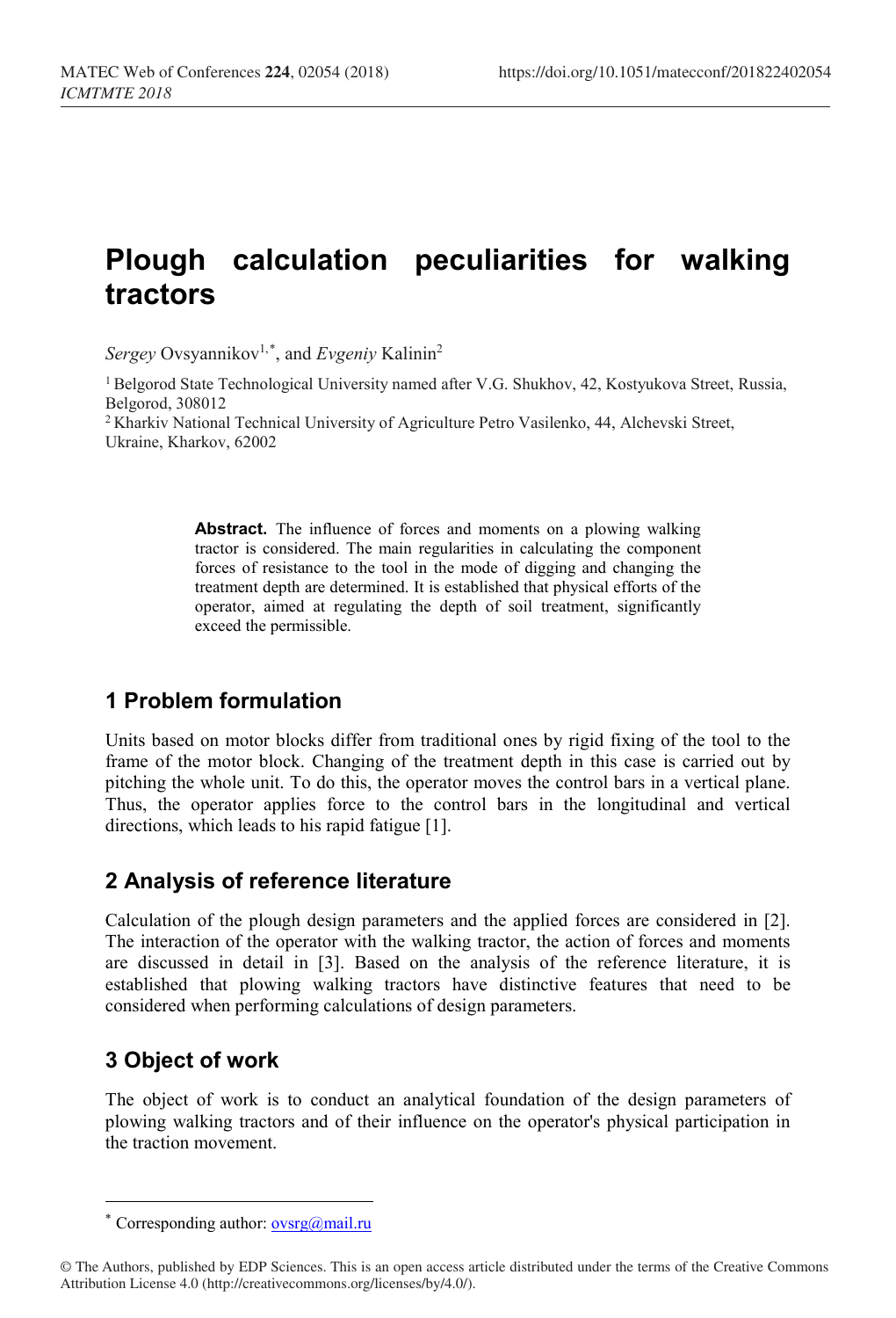#### **4 Results of work**

The forces acting on the plough arise as a result of the soil resistance against the share's blade and its working surfaces during the operation of the plough-body. In each plane of projections, the total effect of elementary soil resistance forces on the body can be represented by a single resultant force (Figure 1) of a certain quantity and direction [3]. In the horizontal plane of projections (Fig. 1, a), the force  $R_{xy}$  acts on the plough-body, forming the angle  $\eta$ =(15-25°) with the axis *x*.



**Fig. 1.** Diagram of the acting forces on the plough-body: *a* – longitudinal-horizontal plane; *b* – longitudinal-vertical plane; *c* – transverse plane.

The force  $R_{XY}$  crosses the share's blade at a distance equal to 0.4 of the plough width and 0.5 of the soil treatment depth. The components of the forces  $R_{xy}$  on the *x* and *y* axes are determined by the correlations (1) and (2)

$$
R_x = \eta_{i\ddot{e}} \cdot k \cdot a \cdot b_{\dot{e}} \tag{1}
$$

$$
R_{Y} = R_{X} \cdot tg\eta = (0.25 - 0.45)R_{X} \approx \frac{R_{X}}{3}
$$
 (2)

where  $\eta_{\text{pl}}$  is the plough efficiency,  $\eta_{\text{pl}} = 0.7$ ;

k is the soil resistivity obtained by linear dynamometry of the plough;

 $a, b<sub>k</sub>$  – the plough depth and width, respectively. According to agrotechnical requirements, the minimum depth of soil treatment should be  $a = 15$  cm, hence the plough width  $b<sub>k</sub> = 18$ cm.

The soil resistivity *k* depends on the soil type and structure, humidity and density. The average values of the soil resistivity after harvesting of the crops are: for heavy soils - 90 kPa, medium soils - 60 kPa, light soils - 30 kPa.

In the vertical projection plane, the force  $R_{zx}$ , forming an angle  $\psi$  with the *x*-axis, acts on the plough-body (Fig. 1,  $\delta$ ). On dense soils, the angle  $\psi$  can have a negative value when a plough operates with a dull plough-share [3]. Considering modern technologies of self-sharpening of plough-shares, we assume that in the calculations the angle  $\psi$  will be equal to + 12° and on the overgrown sections +  $8^\circ$ . The vertical component of the force  $R_{zx}$ is determined from the dependence (3). In the transverse plane, the projection of the force  $R_{zx}$ , which is equal to the vector sum of the forces  $R_z$  and  $R_y$  (4), acts on the body (Fig. 1, c). The direction of the force *Rzy* is characterized by the value of the angle ξ, the tangent of which is determined by the ratio (5). The distance  $\rho_{zy}$  from the nose of the share to the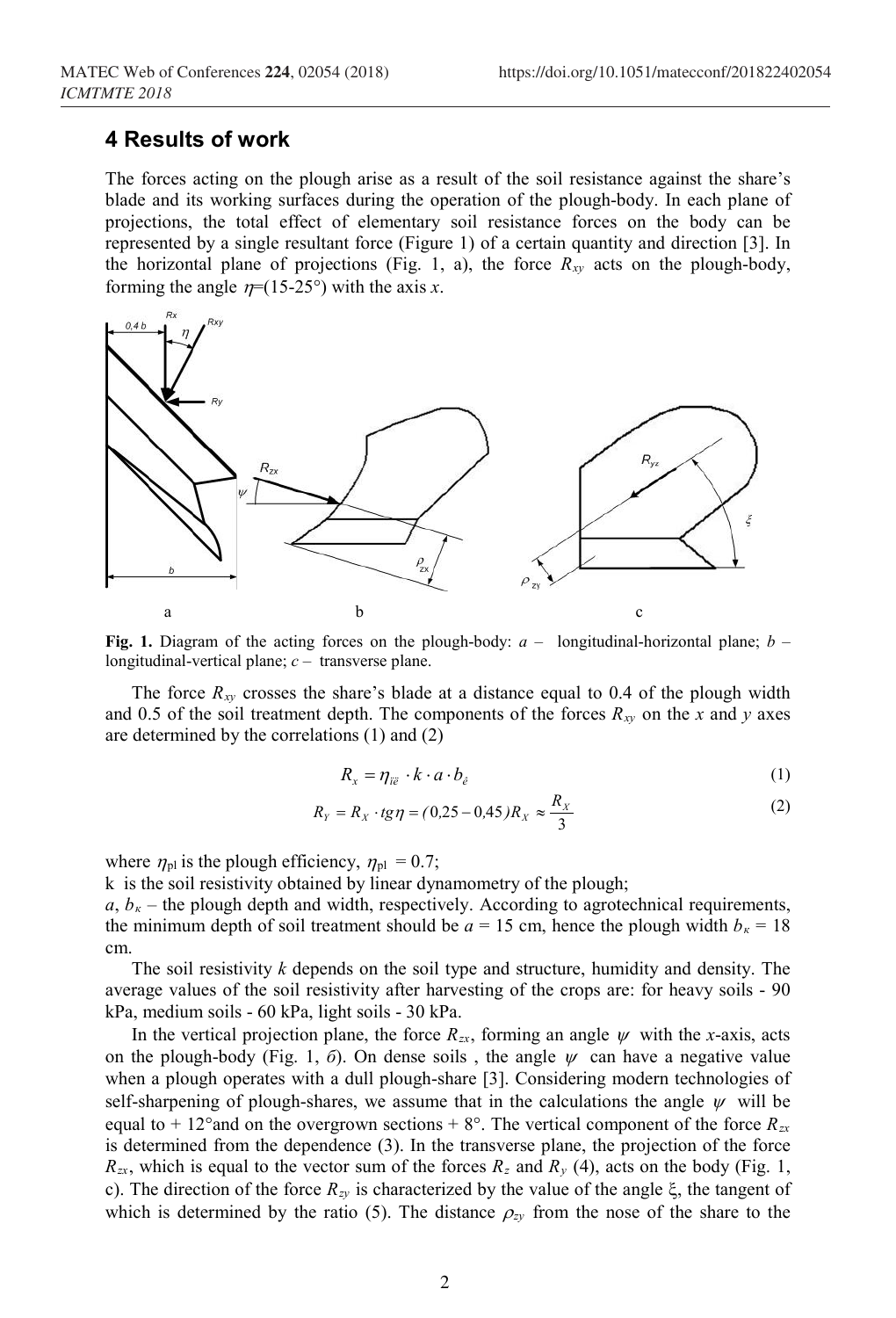straight line, which is the continuation of the force  $R_{zy}$ , is approximately 0.5 of the arable layer depth for positive and 0.75 of the depth for negative values of the angle ξ.

$$
R_{Z} = R_{X} \cdot t g \psi \approx 0.2 \cdot R_{X}
$$
 (3)

$$
R_{\rm ZY} = R_X \sqrt{\log \eta^2 + \log \psi^2} \tag{4}
$$

$$
tg\xi = \frac{tg\eta}{tg\psi} \tag{5}
$$

The forces acting on the walking tractor (Figure 2):  $G<sub>M</sub>$  is the motoblock weight force; *Gор* is the tool weight; *Pоп* is the effort operator applies on the control bars in the vertical plane;  $R_{xz}$  is the reaction of the soil to the tool in the longitudinal plane;  $R_x$  is the horizontal component of  $R_{xz}$ ;  $R_z$  is the vertical component of the force  $R_{xz}$ ; *S* is the resultant force on the working parts of the tool.

To ensure self-digging of the plough-body, it is necessary for the resultant force *S* to pass above the rotation axis of the wheels. Herewith, the moment  $S \cdot \rho_{zx}$  is formed. The working parts of the tool are deepened until the plank reaches the furrow bottom, which leads to an increase of the soil reaction in the vertical direction up to leveling with the vertical load, thereby limiting further digging.

To determine the vertical component of the tool's weight force acting on the working parts, we will compose the equation for determining the tool's gravity center. Depending on the weight and location of the tool, ballast weights, the coordinates of the gravity center will change.



**Fig. 2.** The analytical model of a plowing walking tractor.

 The longitudinal coordinate of the gravity center is determined from the equation (6). In the static position, the weight of the unit is balanced by the force of the operator *Роп* in the vertical direction on the control bars (7).

$$
x_{a} = \frac{\sum_{i=1}^{n} G_{i} \cdot x_{i}}{\sum_{i=1}^{n} G_{i}}
$$
 (6)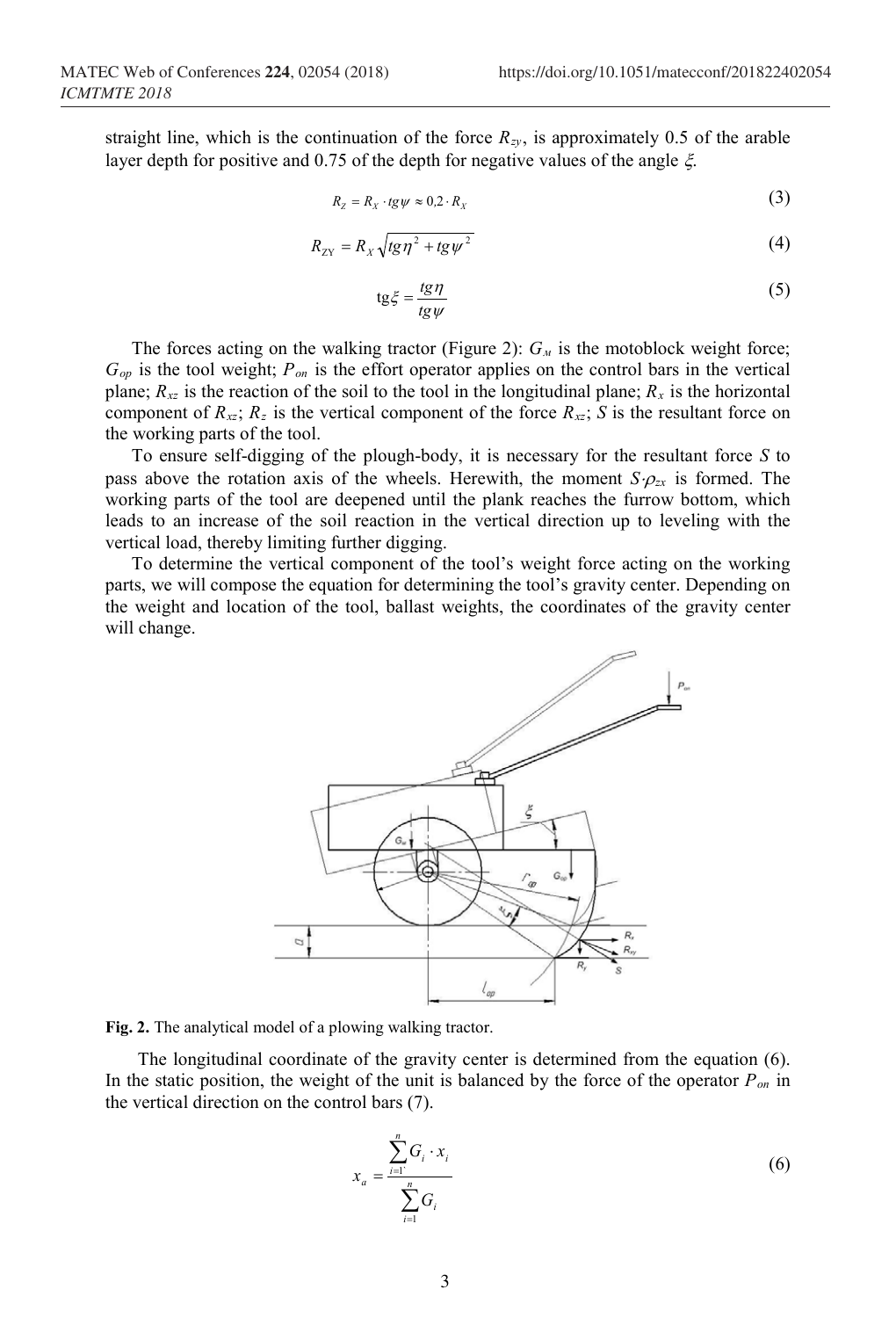$$
P_{\text{OH}} = \frac{G_A \cdot x_A}{x_{\text{OH}}} \tag{7}
$$

where  $G_i$  is the weight of the *i* tool, device rigidly connected to the motor block;

 $x_i$  is a longitudinal coordinate of the weight center of  $i$  tool, device relative to the rotation axis of the wheels;

*хоп* is the longitudinal distance from the rotation axis of the wheels to the arms of the control bars.

During the movement the rotating torque develops on the wheels' axes of the walking tractor and it is equal to the moment resistance of the external forces. Accordingly, the reactive torque will act on the motor block frame and it will be numerically equal and opposite to the rotating torque. The action of this torque will increase the digging depth.

The rotating torque on the wheel axis will increase as the plough digs into the soil. When the nominal depth is reached, the plough resistance torque is not a constant value, as specific soil resistivity varies depending on soil structure and it is random. Consequently, the operator's efforts in the vertical plane on the motoblock's bars vary in proportion to the changes of rotating torque on the wheel drive axis.

To determine the values of the reactive torque, we consider the process of plough-body digging (Fig. 3). The soil reaction in the longitudinal plane will increase as the plough digs into the soil (8). The value of the vertical load is determined from the moment equation (9). The resultant force at the initial moment of digging is determined by the dependence (10). Herewith, a digging moment is formed (11) if it is directed clockwise relative to the wheel rotation axis, otherwise it is a shallowing moment. While digging, the direction of the soil reaction vector  $R_{zx}$  deviates from the horizontal direction by an angle  $\psi$ , at the nominal position the angle is  $\psi = 12^{\circ}$  [3]. Then the resultant force *S* is determined from the relation (12).

$$
R_{zx} = \eta_{n} \cdot z \cdot b \cdot k
$$
  
\n
$$
P_z \cdot r_{i\delta} = G_a \cdot x_a - M_r - P_{\bar{n}} \cdot x_{\bar{n}},
$$
  
\n(8)

therefore

$$
P_{Z} = \frac{G_a \cdot x_a - M_r - P_{\tilde{n}} \cdot x_{\tilde{n}}}{r_{\tilde{n}}} \,. \tag{9}
$$

$$
S = \sqrt{R_{\rm{xx}}^2 + P_{\rm{z}}^2} \,. \tag{10}
$$

$$
M_{s} = S \cdot \rho_{zx} \,. \tag{11}
$$

$$
S = \sqrt{R_{ZX}^2 + P_Z^2 - 2R_{ZX}^2 \cdot P_Z \cdot \cos(90 - \psi)}.
$$
 (12)

where *z* is the plough depth,  $0 \le z \le a$ .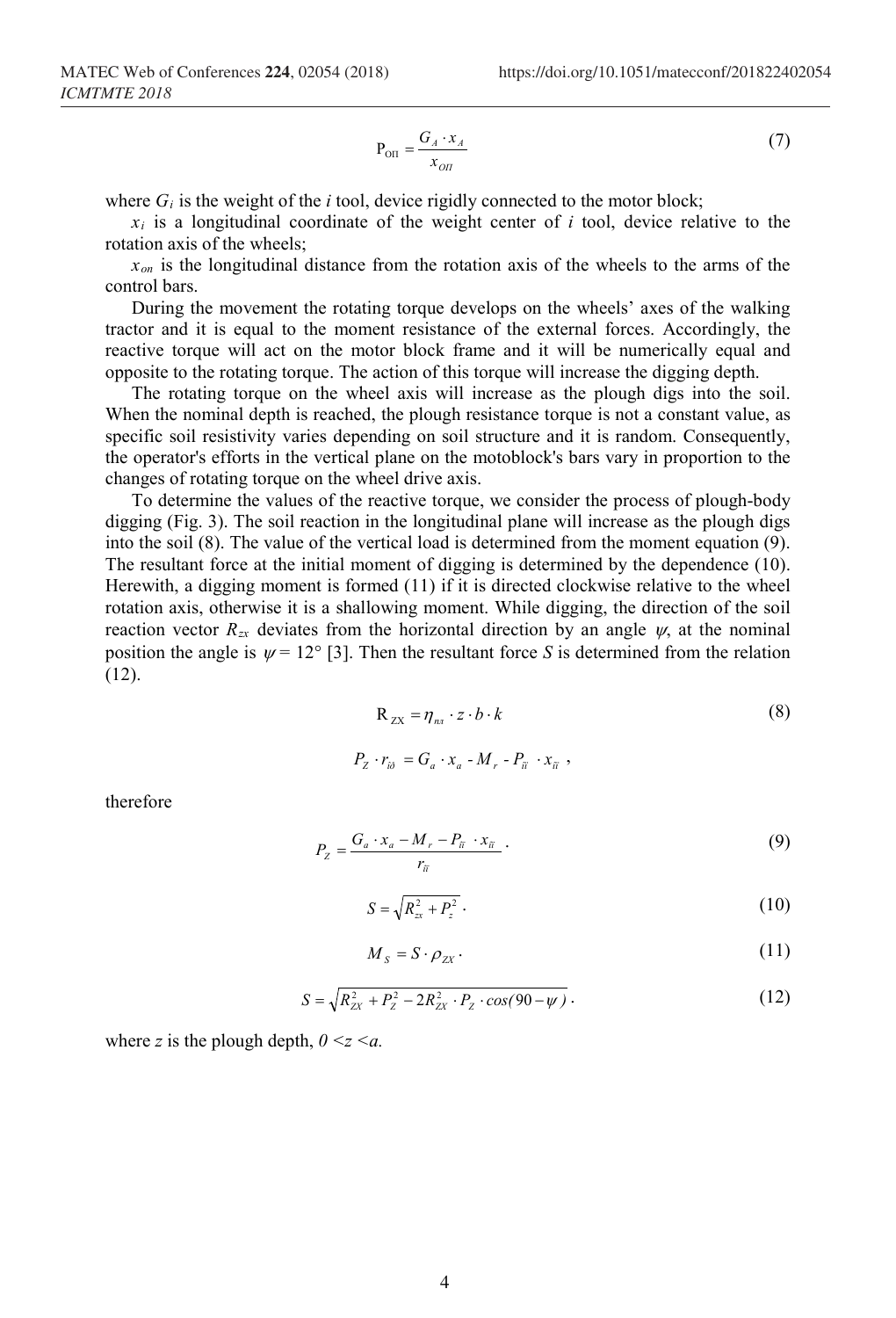

**Fig. 3.** The scheme of the forces acting on the working parts of the plough during digging.

In the process of digging, the angle  $\alpha$  of the vector tilt of the resultant force *S* changes. We determine the angle value using the formula (13), applying the sine theorem. The direction of the digging moment rotation is determined from the condition (14). The arm of the digging moment is determined by the formula (16).

$$
\frac{P_z}{\sin \alpha} = \frac{S}{\sin(90^\circ \pm \psi)}, \text{ where } 0 < \psi < 12^\circ. \tag{13}
$$
\n
$$
\alpha = \arcsin \frac{P_z \cdot \sin(90^\circ - \psi)}{S}
$$
\n
$$
\alpha < 90^\circ - \xi_1 \to \frac{+}{\alpha} \tag{14}
$$

where  $\xi_1$  is the angle of tilting of the motor block in proportion to the plough digging:

$$
\xi_1 = \arcsin \frac{r_{\hat{e}} + z}{r_{i\delta}} \tag{15}
$$

$$
\rho_{zx} = r_{i\delta} \cdot \sin(90 - \xi_1 - \alpha) \tag{16}
$$

As an example, the plowing walking tractor calculations were conducted on basis of *Motor-Sich* motoblock. As a result of calculations it was established that on medium and heavy soils with a treatment depth of more than 10 cm, the operator is forced to limit the digging depth of the plough, moreover, the efforts on the control bars are much higher than it is permissible (more than 200 N). In order to reduce the operator's force load, it is necessary to install support wheels on the plough.

#### **5 Conclusions**

The received mathematical model allows to define the basic parameters of a plough and a plowing walking tractor in general. As a result of calculations based on the obtained mathematical model, it is established that when working on plowing walking tractors, the operator has to apply considerable physical efforts to regulate the depth of plowing, and these efforts are twice or three times as high as the permissible ones.

therefore